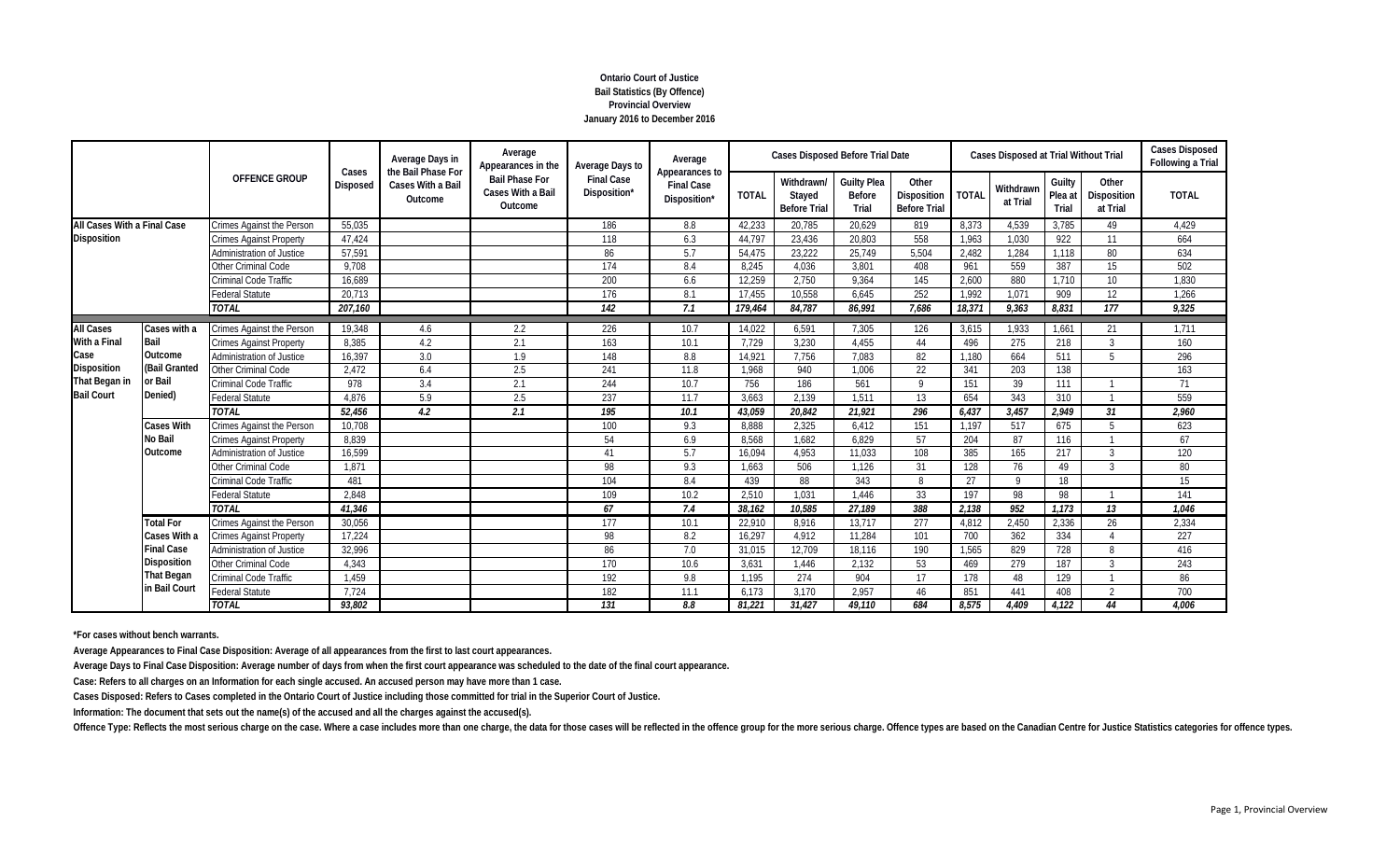# **Ontario Court of Justice Bail Statistics (By Offence) Central East Region January 2016 to December 2016**

|                                                          |                                     |                                  | Cases           | Average Days in<br>the Bail Phase For | Average<br>Appearances in the                         | Average Days to                   | Average                                             |              | <b>Cases Disposed Before Trial Date</b>     |                                       |                                                     |       | <b>Cases Disposed at Trial Without Trial</b> |                            |                                  | <b>Cases Disposed</b><br>Following a Trial |
|----------------------------------------------------------|-------------------------------------|----------------------------------|-----------------|---------------------------------------|-------------------------------------------------------|-----------------------------------|-----------------------------------------------------|--------------|---------------------------------------------|---------------------------------------|-----------------------------------------------------|-------|----------------------------------------------|----------------------------|----------------------------------|--------------------------------------------|
|                                                          |                                     | <b>OFFENCE GROUP</b>             | <b>Disposed</b> | Cases With a Bail<br>Outcome          | <b>Bail Phase For</b><br>Cases With a Bail<br>Outcome | <b>Final Case</b><br>Disposition* | Appearances to<br><b>Final Case</b><br>Disposition* | <b>TOTAL</b> | Withdrawn/<br>Stayed<br><b>Before Trial</b> | <b>Guilty Plea</b><br>Before<br>Trial | Other<br>Disposition   TOTAL<br><b>Before Trial</b> |       | Withdrawn<br>at Trial                        | Guilty<br>Plea at<br>Trial | Other<br>Disposition<br>at Trial | <b>TOTAL</b>                               |
| All Cases With a Final Case                              |                                     | <b>Crimes Against the Person</b> | 8.464           |                                       |                                                       | 173                               | 8.2                                                 | 6.961        | 3.673                                       | 3.159                                 | 129                                                 | 918   | 508                                          | 405                        | -5                               | 585                                        |
| <b>Disposition</b>                                       |                                     | <b>Crimes Against Property</b>   | 8,408           |                                       |                                                       | 123                               | 5.8                                                 | 7.949        | 4,677                                       | 3,083                                 | 189                                                 | 339   | 191                                          | 147                        |                                  | 120                                        |
|                                                          |                                     | Administration of Justice        | 8,669           |                                       |                                                       | 83                                | 5.0                                                 | 8.274        | 3.706                                       | 3,709                                 | 859                                                 | 307   | 168                                          | 137                        | $\Omega$                         | 88                                         |
|                                                          |                                     | Other Criminal Code              | 1,534           |                                       |                                                       | 176                               | 7.5                                                 | 1.357        | 758                                         | 518                                   | 81                                                  | 119   | 76                                           | 42                         |                                  | 58                                         |
|                                                          |                                     | Criminal Code Traffic            | 4,238           |                                       |                                                       | 189                               | 6.3                                                 | 3.153        | 853                                         | 2,256                                 | 44                                                  | 616   | 243                                          | 372                        |                                  | 469                                        |
|                                                          |                                     | <b>Federal Statute</b>           | 3,770           |                                       |                                                       | 161                               | 6.9                                                 | 3.314        | 2.161                                       | 1.073                                 | 80                                                  | 271   | 150                                          | 121                        |                                  | 185                                        |
|                                                          |                                     | <b>TOTAL</b>                     | 35,083          |                                       |                                                       | 140                               | 6.4                                                 | 31,008       | 15,828                                      | 13,798                                | 1,382                                               | 2,570 | 1,336                                        | 1,224                      | 10                               | 1,505                                      |
| <b>All Cases</b>                                         | Cases with a                        | Crimes Against the Person        | 2,458           | 4.6                                   | 2.3                                                   | 210                               | 10.4                                                | 1.924        | 884                                         | 1,021                                 | 19                                                  | 321   | 168                                          | 151                        | $\mathcal{D}$                    | 213                                        |
| With a Final                                             | Bail                                | <b>Crimes Against Property</b>   | 1,040           | 3.9                                   | 2.1                                                   | 173                               | 9.8                                                 | 949          | 430                                         | 513                                   | 6                                                   | 68    | 44                                           | 24                         |                                  | 23                                         |
| Case                                                     | Outcome                             | <b>Administration of Justice</b> | 2,173           | 3.2                                   | 2.0                                                   | 138                               | 8.2                                                 | 1.981        | 1,023                                       | 947                                   | 11                                                  | 146   | 88                                           | 58                         |                                  | 46                                         |
| <b>Disposition</b><br>That Began in<br><b>Bail Court</b> | (Bail Granted<br>or Bail<br>Denied) | Other Criminal Code              | 300             | 7.0                                   | 2.4                                                   | 247                               | 10.9                                                | 255          | 128                                         | 126                                   |                                                     | 29    | 21                                           | 8                          |                                  | 16                                         |
|                                                          |                                     | Criminal Code Traffic            | 167             | 4.5                                   | 2.3                                                   | 206                               | 10.2                                                | 130          | 32                                          | 97                                    |                                                     | 20    |                                              | 13                         |                                  | 17                                         |
|                                                          |                                     | <b>Federal Statute</b>           | 700             | 6.9                                   | 2.6                                                   | 254                               | 11.5                                                | 536          | 312                                         | 223                                   |                                                     | 79    | 44                                           | 35                         |                                  | 85                                         |
|                                                          |                                     | <b>TOTAL</b>                     | 6,838           | 4.4                                   | 2.2                                                   | 188                               | 9.7                                                 | 5.775        | 2.809                                       | 2,927                                 | 39                                                  | 663   | 372                                          | 289                        | $\overline{2}$                   | 400                                        |
|                                                          | <b>Cases With</b>                   | <b>Crimes Against the Person</b> | 1,453           |                                       |                                                       | 81                                | 8.3                                                 | 1.275        | 397                                         | 869                                   | $\mathsf Q$                                         | 115   | 44                                           | 70                         |                                  | 63                                         |
|                                                          | <b>No Bail</b>                      | <b>Crimes Against Property</b>   | 1,016           |                                       |                                                       | 62                                | 6.5                                                 | 984          | 248                                         | 731                                   | Б.                                                  | 17    | 6                                            | 11                         |                                  | 15                                         |
|                                                          | Outcome                             | <b>Administration of Justice</b> | 1,991           |                                       |                                                       | 39                                | 5.3                                                 | 1.938        | 661                                         | 1.272                                 | 5 <sup>1</sup>                                      | 39    | 23                                           | 16                         |                                  | 14                                         |
|                                                          |                                     | <b>Other Criminal Code</b>       | 221             |                                       |                                                       | 106                               | 9.1                                                 | 200          | 75                                          | 124                                   |                                                     | 12    | $\Omega$                                     | 3                          |                                  | $\mathsf{Q}$                               |
|                                                          |                                     | Criminal Code Traffic            | 88              |                                       |                                                       | 128                               | 8.1                                                 | 81           | 16                                          | 63                                    | $\gamma$                                            | 3     |                                              | 3                          |                                  |                                            |
|                                                          |                                     | <b>Federal Statute</b>           | 356             |                                       |                                                       | 105                               | 9.3                                                 | 326          | 157                                         | 167                                   | $\mathfrak{D}$                                      | 14    |                                              |                            |                                  | 16                                         |
|                                                          |                                     | <b>TOTAL</b>                     | 5.125           |                                       |                                                       | 64                                | 6.9                                                 | 4.804        | 1.554                                       | 3.226                                 | 24                                                  | 200   | 89                                           | 110                        |                                  | 121                                        |
|                                                          | <b>Total For</b>                    | Crimes Against the Person        | 3,911           |                                       |                                                       | 158                               | 9.5                                                 | 3,199        | 1,281                                       | 1,890                                 | 28                                                  | 436   | 212                                          | 221                        | -3                               | 276                                        |
|                                                          | Cases With a                        | <b>Crimes Against Property</b>   | 2,056           |                                       |                                                       | 110                               | 8.0                                                 | 1,933        | 678                                         | 1,244                                 | 11                                                  | 85    | 50                                           | 35                         |                                  | 38                                         |
|                                                          | <b>Final Case</b>                   | Administration of Justice        | 4,164           |                                       |                                                       | 84                                | 6.6                                                 | 3,919        | 1,684                                       | 2,219                                 | 16                                                  | 185   | 111                                          | 74                         |                                  | 60                                         |
|                                                          | <b>Disposition</b>                  | Other Criminal Code              | 521             |                                       |                                                       | 178                               | 10.0                                                | 455          | 203                                         | 250                                   | $\overline{2}$                                      | 41    | 30                                           | 11                         |                                  | 25                                         |
|                                                          | <b>That Began</b>                   | Criminal Code Traffic            | 255             |                                       |                                                       | 176                               | 9.3                                                 | 211          | 48                                          | 160                                   | 3                                                   | 23    |                                              | 16                         |                                  | 21                                         |
|                                                          | in Bail Court                       | Federal Statute                  | 1,056           |                                       |                                                       | 194                               | 10.6                                                | 862          | 469                                         | 390                                   | $\mathcal{R}$                                       | 93    | 51                                           | 42                         |                                  | 101                                        |
|                                                          |                                     | <b>TOTAL</b>                     | 11,963          |                                       |                                                       | 128                               | 8.3                                                 | 10.579       | 4.363                                       | 6.153                                 | 63                                                  | 863   | 461                                          | 399                        | $\mathbf{3}$                     | $\overline{521}$                           |

**\*For cases without bench warrants.**

**Average Appearances to Final Case Disposition: Average of all appearances from the first to last court appearances.**

**Average Days to Final Case Disposition: Average number of days from when the first court appearance was scheduled to the date of the final court appearance.**

**Case: Refers to all charges on an Information for each single accused. An accused person may have more than 1 case.**

**Cases Disposed: Refers to Cases completed in the Ontario Court of Justice including those committed for trial in the Superior Court of Justice.**

**Information: The document that sets out the name(s) of the accused and all the charges against the accused(s).**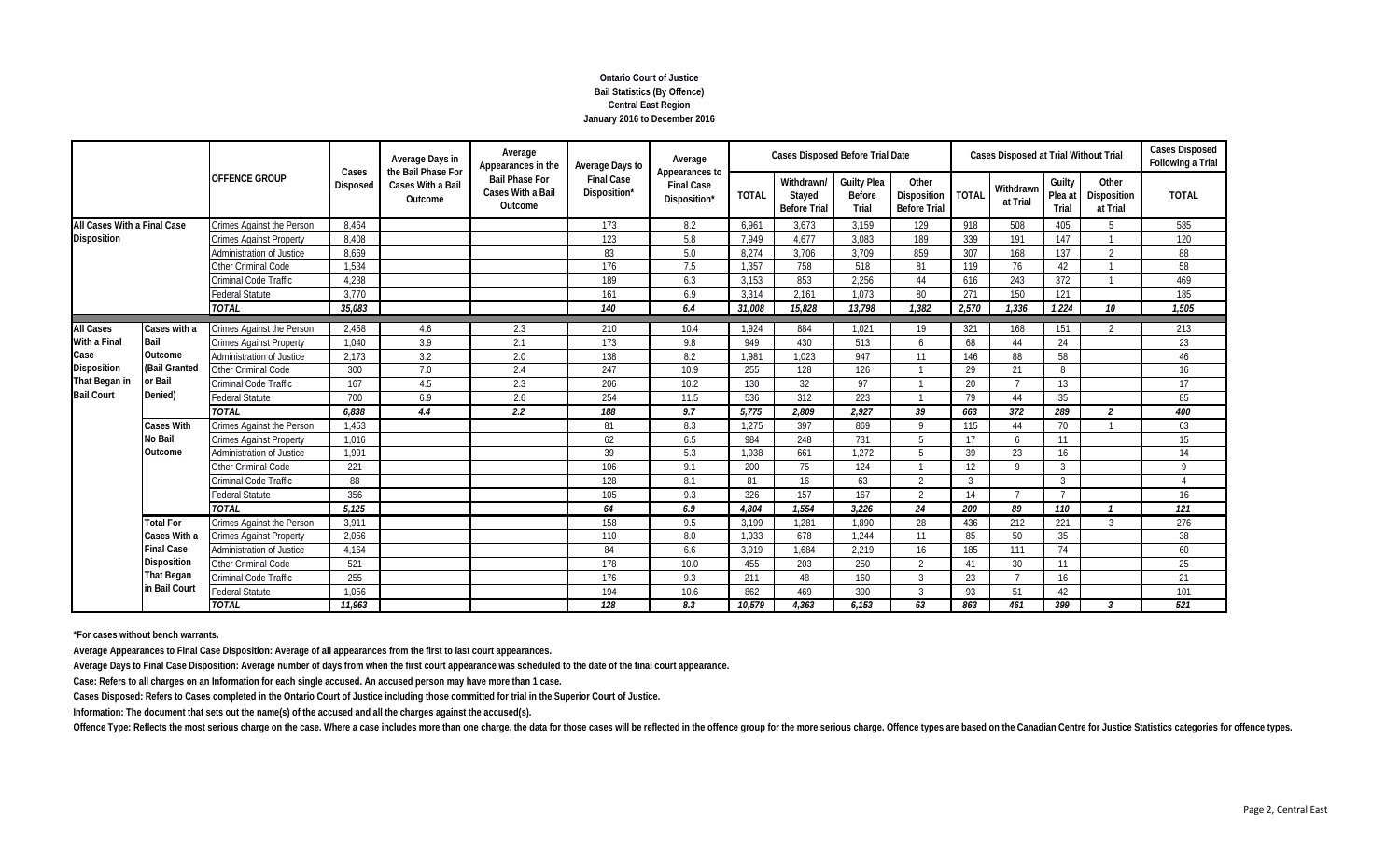# **Ontario Court of Justice Bail Statistics (By Offence) Central West Region January 2016 to December 2016**

|                             |                   |                                  |                          | Average Days in                                    | Average<br>Appearances in the                         | Average Days to                   | Average                                             |              | <b>Cases Disposed Before Trial Date</b>     |                                       |                                             |              | <b>Cases Disposed at Trial Without Trial</b> |                            |                                  | <b>Cases Disposed</b><br>Following a Trial |
|-----------------------------|-------------------|----------------------------------|--------------------------|----------------------------------------------------|-------------------------------------------------------|-----------------------------------|-----------------------------------------------------|--------------|---------------------------------------------|---------------------------------------|---------------------------------------------|--------------|----------------------------------------------|----------------------------|----------------------------------|--------------------------------------------|
|                             |                   | <b>OFFENCE GROUP</b>             | Cases<br><b>Disposed</b> | the Bail Phase For<br>Cases With a Bail<br>Outcome | <b>Bail Phase For</b><br>Cases With a Bail<br>Outcome | <b>Final Case</b><br>Disposition* | Appearances to<br><b>Final Case</b><br>Disposition* | <b>TOTAL</b> | Withdrawn/<br>Stayed<br><b>Before Trial</b> | <b>Guilty Plea</b><br>Before<br>Trial | Other<br>Disposition<br><b>Before Trial</b> | <b>TOTAL</b> | Withdrawn<br>at Trial                        | Guilty<br>Plea at<br>Trial | Other<br>Disposition<br>at Trial | <b>TOTAL</b>                               |
| All Cases With a Final Case |                   | Crimes Against the Person        | 10,286                   |                                                    |                                                       | 200                               | 9.2                                                 | 8.141        | 4,296                                       | 3,745                                 | 100                                         | 1,524        | 867                                          | 655                        | $\overline{2}$                   | 621                                        |
| <b>Disposition</b>          |                   | <b>Crimes Against Property</b>   | 9,248                    |                                                    |                                                       | 127                               | 6.3                                                 | 8,820        | 5,300                                       | 3.444                                 | 76                                          | 335          | 172                                          | 163                        |                                  | 93                                         |
|                             |                   | Administration of Justice        | 11,441                   |                                                    |                                                       | 93                                | 5.8                                                 | 10,822       | 5.013                                       | 4,315                                 | 1.494                                       | 529          | 328                                          | 198                        | 3                                | 90                                         |
|                             |                   | Other Criminal Code              | 1,949                    |                                                    |                                                       | 186                               | 8.5                                                 | 1,710        | 948                                         | 665                                   | 97                                          | 154          | 74                                           | 74                         | $\mathbf{6}$                     | 85                                         |
|                             |                   | Criminal Code Traffic            | 4,288                    |                                                    |                                                       | 216                               | 6.9                                                 | 3.102        | 720                                         | 2,367                                 | 15                                          | 752          | 220                                          | 532                        |                                  | 434                                        |
|                             |                   | <b>Federal Statute</b>           | 5,219                    |                                                    |                                                       | 201                               | 8.2                                                 | 4.332        | 2.653                                       | 1.657                                 | 22                                          | 597          | 334                                          | 260                        | 3                                | 290                                        |
|                             |                   | <b>TOTAL</b>                     | 42.431                   |                                                    |                                                       | 157                               | 7.3                                                 | 36,927       | 18,930                                      | 16.193                                | 1.804                                       | 3,891        | 1.995                                        | 1.882                      | 14                               | 1.613                                      |
| <b>All Cases</b>            | Cases with a      | Crimes Against the Person        | 3,651                    | 3.8                                                | 2.1                                                   | 246                               | 10.8                                                | 2,740        | 1,367                                       | 1,366                                 |                                             | 663          | 367                                          | 295                        |                                  | 248                                        |
| With a Final                | Bail              | <b>Crimes Against Property</b>   | 1,374                    | 4.3                                                | 2.1                                                   | 193                               | 10.5                                                | 1,261        | 579                                         | 679                                   | $\mathcal{S}$                               | 89           | 51                                           | 38                         |                                  | 24                                         |
| Case                        | Outcome           | <b>Administration of Justice</b> | 3,424                    | 2.8                                                | 1.8                                                   | 174                               | 9.2                                                 | 3.082        | 1.898                                       | 1.177                                 |                                             | 302          | 197                                          | 105                        |                                  | 40                                         |
| Disposition                 | (Bail Granted     | Other Criminal Code              | 450                      | 6.4                                                | 2.5                                                   | 262                               | 12.1                                                | 366          | 182                                         | 182                                   | $\gamma$                                    | 55           | 29                                           | 26                         |                                  | 29                                         |
| That Began in               | or Bail           | Criminal Code Traffic            | 282                      | 2.2                                                | 1.9                                                   | 259                               | 10.5                                                | 224          | 52                                          | 172                                   |                                             | 41           | $\mathsf{Q}$                                 | 32                         |                                  | $\overline{17}$                            |
| <b>Bail Court</b>           | Denied)           | <b>Federal Statute</b>           | 903                      | 6.9                                                | 2.7                                                   | 303                               | 13.2                                                | 633          | 310                                         | 321                                   | $\mathfrak{D}$                              | 151          | 64                                           | 87                         |                                  | 119                                        |
|                             |                   | <b>TOTAL</b>                     | 10.084                   | $\overline{3.9}$                                   | 2.1                                                   | $\overline{222}$                  | 10.5                                                | 8.306        | 4.388                                       | 3.897                                 | 21                                          | 1.301        | 717                                          | 583                        | - 1                              | 477                                        |
|                             | Cases With        | <b>Crimes Against the Person</b> | 2,040                    |                                                    |                                                       | 119                               | 10.7                                                | 1,667        | 442                                         | 1,208                                 | 17                                          | 264          | 128                                          | 136                        |                                  | 109                                        |
|                             | No Bail           | <b>Crimes Against Property</b>   | 1.472                    |                                                    |                                                       | 70                                | 8.3                                                 | 1.412        | 292                                         | 1.112                                 | 8                                           | 47           | 16                                           | 31                         |                                  | 13                                         |
|                             | Outcome           | <b>Administration of Justice</b> | 3,222                    |                                                    |                                                       | 45                                | 6.3                                                 | 3,134        | 1,105                                       | 2,017                                 | 12                                          | 71           | 38                                           | 33                         |                                  | 17                                         |
|                             |                   | Other Criminal Code              | 342                      |                                                    |                                                       | 110                               | 10.5                                                | 309          | 108                                         | 200                                   |                                             | 13           |                                              | 5                          |                                  | 20                                         |
|                             |                   | Criminal Code Traffic            | 115                      |                                                    |                                                       | 94                                | 8.0                                                 | 103          | 19                                          | 82                                    | $\mathcal{D}$                               | $\mathsf{Q}$ |                                              | 6                          |                                  | $\mathcal{R}$                              |
|                             |                   | <b>Federal Statute</b>           | 660                      |                                                    |                                                       | 111                               | 10.7                                                | 590          | 182                                         | 403                                   | $5\overline{5}$                             | 40           | 17                                           | 22                         |                                  | 30                                         |
|                             |                   | <b>TOTAL</b>                     | 7,851                    |                                                    |                                                       | 77                                | 8.3                                                 | 7,215        | 2,148                                       | 5.022                                 | 45                                          | 444          | 209                                          | 233                        | $\mathfrak{p}$                   | $\overline{192}$                           |
|                             | <b>Total For</b>  | Crimes Against the Person        | 5,691                    |                                                    |                                                       | 197                               | 10.8                                                | 4,407        | 1,809                                       | 2,574                                 | 24                                          | 927          | 495                                          | 431                        |                                  | 357                                        |
|                             | Cases With a      | <b>Crimes Against Property</b>   | 2,846                    |                                                    |                                                       | 117                               | 9.1                                                 | 2,673        | 871                                         | 1.791                                 | 11                                          | 136          | 67                                           | 69                         |                                  | 37                                         |
|                             | <b>Final Case</b> | Administration of Justice        | 6,646                    |                                                    |                                                       | 100                               | 7.5                                                 | 6,216        | 3,003                                       | 3,194                                 | 19                                          | 373          | 235                                          | 138                        |                                  | 57                                         |
|                             | Disposition       | Other Criminal Code              | 792                      |                                                    |                                                       | 186                               | 11.3                                                | 675          | 290                                         | 382                                   | 3                                           | 68           | 36                                           | 31                         |                                  | 49                                         |
|                             | That Began        | Criminal Code Traffic            | 397                      |                                                    |                                                       | 205                               | 9.7                                                 | 327          | 71                                          | 254                                   | $\mathfrak{D}$                              | 50           | 12                                           | 38                         |                                  | 20                                         |
|                             | in Bail Court     | <b>Federal Statute</b>           | 1,563                    |                                                    |                                                       | 205                               | 11.9                                                | 1,223        | 492                                         | 724                                   |                                             | 191          | 81                                           | 109                        |                                  | 149                                        |
|                             |                   | <b>TOTAL</b>                     | 17,935                   |                                                    |                                                       | 149                               | 9.4                                                 | 15,521       | 6,536                                       | 8,919                                 | 66                                          | 1,745        | 926                                          | 816                        | 3                                | 669                                        |

**\*For cases without bench warrants.**

**Average Appearances to Final Case Disposition: Average of all appearances from the first to last court appearances.**

**Average Days to Final Case Disposition: Average number of days from when the first court appearance was scheduled to the date of the final court appearance.**

**Case: Refers to all charges on an Information for each single accused. An accused person may have more than 1 case.**

**Cases Disposed: Refers to Cases completed in the Ontario Court of Justice including those committed for trial in the Superior Court of Justice.**

**Information: The document that sets out the name(s) of the accused and all the charges against the accused(s).**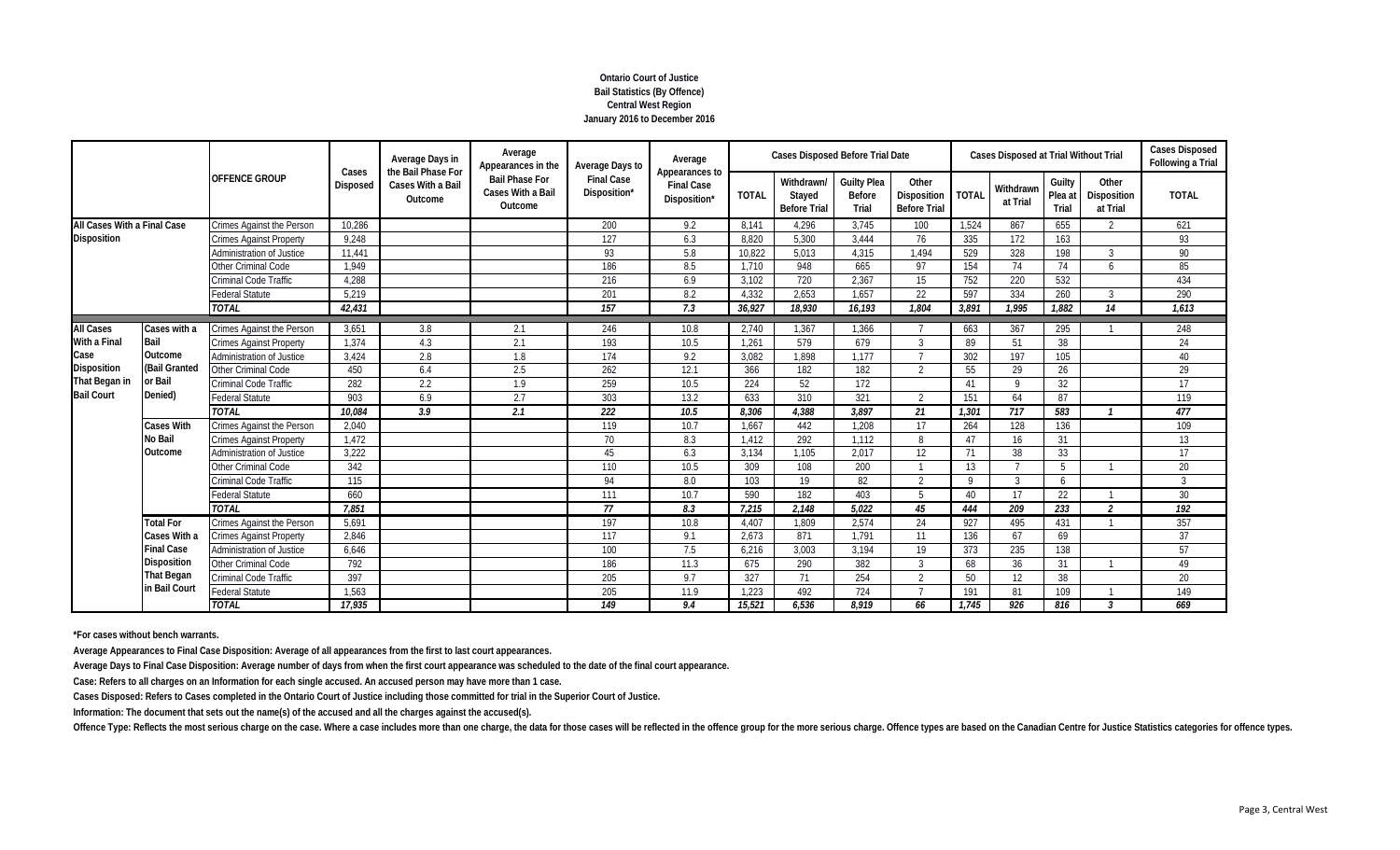## **Ontario Court of Justice Bail Statistics (By Offence) East Region January 2016 to December 2016**

|                             | <b>OFFENCE GROUP</b> |                                  |                   | Average Days in                                    | Average<br>Appearances in the                         | Average Days to                   | Average                                             |              | <b>Cases Disposed Before Trial Date</b>     |                                       |                                             |                  | <b>Cases Disposed at Trial Without Trial</b> |                            |                                  | <b>Cases Disposed</b><br>Following a Trial |
|-----------------------------|----------------------|----------------------------------|-------------------|----------------------------------------------------|-------------------------------------------------------|-----------------------------------|-----------------------------------------------------|--------------|---------------------------------------------|---------------------------------------|---------------------------------------------|------------------|----------------------------------------------|----------------------------|----------------------------------|--------------------------------------------|
|                             |                      |                                  | Cases<br>Disposed | the Bail Phase For<br>Cases With a Bail<br>Outcome | <b>Bail Phase For</b><br>Cases With a Bail<br>Outcome | <b>Final Case</b><br>Disposition* | Appearances to<br><b>Final Case</b><br>Disposition* | <b>TOTAL</b> | Withdrawn/<br>Stayed<br><b>Before Trial</b> | <b>Guilty Plea</b><br>Before<br>Trial | Other<br>Disposition<br><b>Before Trial</b> | <b>TOTAL</b>     | Withdrawn<br>at Trial                        | Guilty<br>Plea at<br>Trial | Other<br>Disposition<br>at Trial | <b>TOTAL</b>                               |
| All Cases With a Final Case |                      | Crimes Against the Person        | 6,539             |                                                    |                                                       | 190                               | 9.0                                                 | 4,910        | 1,854                                       | 2,950                                 | 106                                         | 963              | 416                                          | 540                        |                                  | 666                                        |
| <b>Disposition</b>          |                      | <b>Crimes Against Property</b>   | 5,758             |                                                    |                                                       | 122                               | 7.0                                                 | 5,354        | 2,060                                       | 3,202                                 | 92                                          | 283              | 134                                          | 147                        | $\overline{2}$                   | 121                                        |
|                             |                      | Administration of Justice        | 7,626             |                                                    |                                                       | 89                                | 5.6                                                 | 7.133        | 2,622                                       | 3.637                                 | 874                                         | 368              | 151                                          | 207                        | 10                               | 125                                        |
|                             |                      | Other Criminal Code              | 1,305             |                                                    |                                                       | 168                               | 8.2                                                 | 1,110        | 425                                         | 638                                   | 47                                          | 127              | 67                                           | 58                         | $\overline{2}$                   | 68                                         |
|                             |                      | Criminal Code Traffic            | 2.108             |                                                    |                                                       | 179                               | 6.3                                                 | 1.603        | 248                                         | 1.330                                 | 25                                          | 269              | 79                                           | 188                        | $\overline{2}$                   | 236                                        |
|                             |                      | <b>Federal Statute</b>           | 2.589             |                                                    |                                                       | 178                               | 8.1                                                 | 2.190        | 1.004                                       | 1.121                                 | 65                                          | 247              | 123                                          | 121                        | $\mathcal{R}$                    | 152                                        |
|                             |                      | <b>TOTAL</b>                     | 25,925            |                                                    |                                                       | 143                               | 7.2                                                 | 22,300       | 8.213                                       | 12.878                                | 1.209                                       | 2.257            | 970                                          | 1.261                      | 26                               | 1.368                                      |
| <b>All Cases</b>            | Cases with a         | <b>Crimes Against the Person</b> | 1,858             | 5.6                                                | 2.3                                                   | 223                               | 11.1                                                | 1,330        | 437                                         | 869                                   | 24                                          | 317              | 129                                          | 186                        | $\mathcal{P}$                    | 211                                        |
| With a Final                | Bail                 | <b>Crimes Against Property</b>   | 1.076             | 5.4                                                | 2.2                                                   | 146                               | 10.1                                                | 996          | 271                                         | 708                                   | 17                                          | 61               | 30                                           | 30                         |                                  | 19                                         |
| Case                        | Outcome              | Administration of Justice        | 2,214             | 2.9                                                | 1.8                                                   | 154                               | 8.6                                                 | 1.985        | 845                                         | 1.121                                 | 19                                          | 176              | 79                                           | 94                         | 3                                | 53                                         |
| <b>Disposition</b>          | (Bail Granted        | Other Criminal Code              | 299               | 6.5                                                | 2.4                                                   | 213                               | 11.3                                                | 248          | 83                                          | 156                                   | $\mathsf Q$                                 | 33               | 12                                           | 21                         |                                  | 18                                         |
| That Began in               | or Bail              | Criminal Code Traffic            | 125               | 4.5                                                | 2.3                                                   | 251                               | 11.2                                                | 92           | 22                                          | 67                                    | 3                                           | 26               | 3                                            | 23                         |                                  | $\overline{7}$                             |
| <b>Bail Court</b>           | Denied)              | <b>Federal Statute</b>           | 444               | 6.3                                                | 2.4                                                   | 210                               | 11.5                                                | 355          | 137                                         | 214                                   | $\Lambda$                                   | 48               | 21                                           | 27                         |                                  | 41                                         |
|                             |                      | <b>TOTAL</b>                     | 6.016             | 4.6                                                | 2.1                                                   | 185                               | 10.1                                                | 5.006        | 1.795                                       | 3.135                                 | 76                                          | 661              | 274                                          | 381                        | 6                                | $\overline{349}$                           |
|                             | <b>Cases With</b>    | Crimes Against the Person        | 1,446             |                                                    |                                                       | 98                                | 9.0                                                 | 1,238        | 319                                         | 886                                   | 33                                          | 125              | 50                                           | 73                         | $\mathcal{P}$                    | 83                                         |
|                             | No Bail              | <b>Crimes Against Property</b>   | 1.388             |                                                    |                                                       | 45                                | 6.4                                                 | 1.359        | 196                                         | 1.151                                 | 12                                          | 18               | 10 <sup>°</sup>                              | 8                          |                                  | 11                                         |
|                             | Outcome              | Administration of Justice        | 2,230             |                                                    |                                                       | 40                                | 5.4                                                 | 2,164        | 566                                         | 1,569                                 | 29                                          | 49               | 16                                           | 33                         |                                  | 17                                         |
|                             |                      | Other Criminal Code              | 260               |                                                    |                                                       | 88                                | 8.5                                                 | 242          | 66                                          | 167                                   | $\mathsf Q$                                 | 12               |                                              | 5                          |                                  | 6                                          |
|                             |                      | Criminal Code Traffic            | 65                |                                                    |                                                       | 83                                | 8.8                                                 | 61           | 11                                          | 48                                    | $\overline{2}$                              | $\mathcal{R}$    | ຳ                                            | $\overline{1}$             |                                  |                                            |
|                             |                      | <b>Federal Statute</b>           | 342               |                                                    |                                                       | 74                                | 7.8                                                 | 319          | 102                                         | 211                                   | 6                                           | 14               |                                              | $\overline{7}$             |                                  | $\mathsf{Q}$                               |
|                             |                      | <b>TOTAL</b>                     | 5,731             |                                                    |                                                       | 61                                | 6.9                                                 | 5,383        | 1,260                                       | 4.032                                 | 91                                          | $\overline{221}$ | 92                                           | 127                        | $\overline{\phantom{a}}$         | $\overline{127}$                           |
|                             | <b>Total For</b>     | Crimes Against the Person        | 3,304             |                                                    |                                                       | 165                               | 10.1                                                | 2,568        | 756                                         | 1,755                                 | 57                                          | 442              | 179                                          | 259                        |                                  | 294                                        |
|                             | Cases With a         | <b>Crimes Against Property</b>   | 2,464             |                                                    |                                                       | 84                                | 7.8                                                 | 2,355        | 467                                         | 1,859                                 | 29                                          | 79               | 40                                           | 38                         |                                  | 30                                         |
|                             | <b>Final Case</b>    | Administration of Justice        | 4,444             |                                                    |                                                       | 91                                | 6.8                                                 | 4,149        | 1,411                                       | 2.690                                 | 48                                          | 225              | 95                                           | 127                        | $\mathcal{R}$                    | 70                                         |
|                             | <b>Disposition</b>   | Other Criminal Code              | 559               |                                                    |                                                       | 150                               | 9.9                                                 | 490          | 149                                         | 323                                   | 18                                          | 45               | 19                                           | 26                         |                                  | 24                                         |
|                             | <b>That Began</b>    | Criminal Code Traffic            | 190               |                                                    |                                                       | 192                               | 10.4                                                | 153          | 33                                          | 115                                   | .5                                          | 29               | -5                                           | 24                         |                                  | 8                                          |
|                             | in Bail Court        | <b>Federal Statute</b>           | 786               |                                                    |                                                       | 145                               | 9.7                                                 | 674          | 239                                         | 425                                   | 10 <sup>°</sup>                             | 62               | 28                                           | 34                         |                                  | 50                                         |
|                             |                      | <b>TOTAL</b>                     | 11,747            |                                                    |                                                       | 119                               | 8.4                                                 | 10,389       | 3,055                                       | 7.167                                 | 167                                         | 882              | 366                                          | 508                        | 8                                | 476                                        |

**\*For cases without bench warrants.**

**Average Appearances to Final Case Disposition: Average of all appearances from the first to last court appearances.**

**Average Days to Final Case Disposition: Average number of days from when the first court appearance was scheduled to the date of the final court appearance.**

**Case: Refers to all charges on an Information for each single accused. An accused person may have more than 1 case.**

**Cases Disposed: Refers to Cases completed in the Ontario Court of Justice including those committed for trial in the Superior Court of Justice.**

**Information: The document that sets out the name(s) of the accused and all the charges against the accused(s).**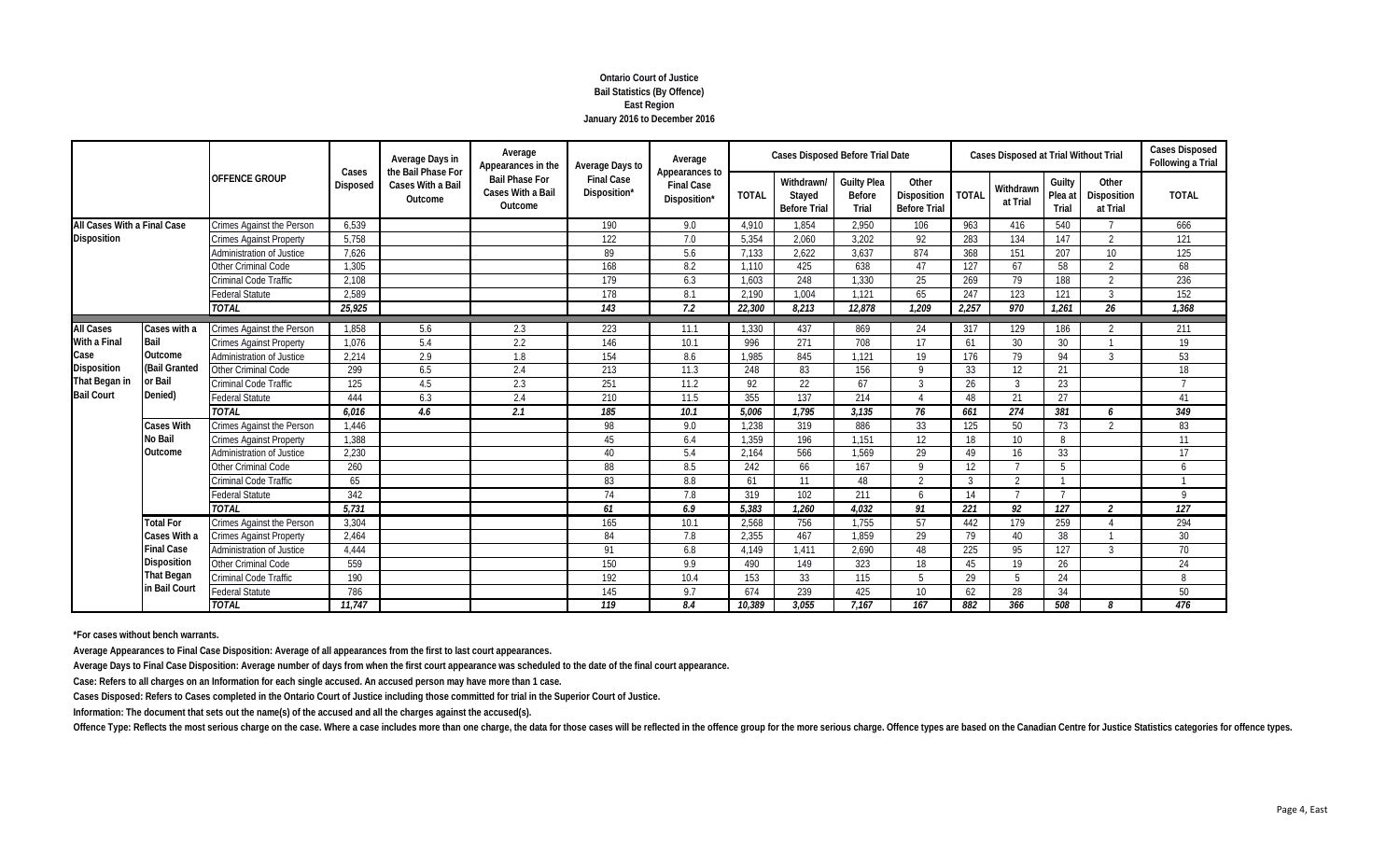# **Ontario Court of Justice Bail Statistics (By Offence) North East Region January 2016 to December 2016**

|                             |                    |                                  | Cases           | Average Days in<br>the Bail Phase For | Average<br>Appearances in the                         | Average Days to                   | Average                                             |              | <b>Cases Disposed Before Trial Date</b>     |                                       |                                             |                 | <b>Cases Disposed at Trial Without Trial</b> |                            |                                  | <b>Cases Disposed</b><br>Following a Trial |
|-----------------------------|--------------------|----------------------------------|-----------------|---------------------------------------|-------------------------------------------------------|-----------------------------------|-----------------------------------------------------|--------------|---------------------------------------------|---------------------------------------|---------------------------------------------|-----------------|----------------------------------------------|----------------------------|----------------------------------|--------------------------------------------|
|                             |                    | <b>OFFENCE GROUP</b>             | <b>Disposed</b> | Cases With a Bail<br>Outcome          | <b>Bail Phase For</b><br>Cases With a Bail<br>Outcome | <b>Final Case</b><br>Disposition* | Appearances to<br><b>Final Case</b><br>Disposition* | <b>TOTAL</b> | Withdrawn/<br>Stayed<br><b>Before Trial</b> | <b>Guilty Plea</b><br>Before<br>Trial | Other<br>Disposition<br><b>Before Trial</b> | <b>TOTAL</b>    | Withdrawn<br>at Trial                        | Guilty<br>Plea at<br>Trial | Other<br>Disposition<br>at Trial | <b>TOTAL</b>                               |
| All Cases With a Final Case |                    | Crimes Against the Person        | 4.477           |                                       |                                                       | 152                               | 7.2                                                 | 3.450        | 1.354                                       | 2.036                                 | 60                                          | 727             | 369                                          | 357                        |                                  | 300                                        |
| <b>Disposition</b>          |                    | <b>Crimes Against Property</b>   | 3,351           |                                       |                                                       | 112                               | 5.8                                                 | 3,093        | 1,395                                       | 1.679                                 | 19                                          | 207             | 119                                          | 85                         | $\mathcal{R}$                    | 51                                         |
|                             |                    | Administration of Justice        | 4,558           |                                       |                                                       | 88                                | 5.0                                                 | 4,252        | 1,699                                       | 2,499                                 | 54                                          | 251             | 122                                          | 125                        |                                  | 55                                         |
|                             |                    | Other Criminal Code              | 699             |                                       |                                                       | 149                               | 6.8                                                 | 583          | 266                                         | 293                                   | 24                                          | 80              | 43                                           | 36                         |                                  | 36                                         |
|                             |                    | Criminal Code Traffic            | 956             |                                       |                                                       | 192                               | 6.6                                                 | 756          | 187                                         | 564                                   | $5^{\circ}$                                 | 119             | 62                                           | 56                         |                                  | 81                                         |
|                             |                    | <b>Federal Statute</b>           | 1,459           |                                       |                                                       | 162                               | 7.0                                                 | 1,237        | 751                                         | 463                                   | 23                                          | 121             | 53                                           | 66                         | $\mathcal{D}$                    | 101                                        |
|                             |                    | <b>TOTAL</b>                     | 15,500          |                                       |                                                       | 128                               | 6.1                                                 | 13,371       | 5.652                                       | 7.534                                 | 185                                         | 1,505           | 768                                          | 725                        | 12                               | 624                                        |
| <b>All Cases</b>            | Cases with a       | <b>Crimes Against the Person</b> | 1.249           | 2.8                                   | 1.7                                                   | 181                               | 9.1                                                 | 901          | 297                                         | 601                                   | 3                                           | 249             | 114                                          | 134                        |                                  | 99                                         |
| With a Final                | Bail               | <b>Crimes Against Property</b>   | 418             | 3.3                                   | 1.8                                                   | 148                               | 8.9                                                 | 364          | 119                                         | 244                                   |                                             | 48              | 30                                           | 18                         |                                  | $\overline{6}$                             |
| Case                        | Outcome            | <b>Administration of Justice</b> | 922             | 2.2                                   | 1.7                                                   | 124                               | 7.5                                                 | 821          | 295                                         | 526                                   |                                             | 80              | 35                                           | 45                         |                                  | 21                                         |
| <b>Disposition</b>          | (Bail Granted      | Other Criminal Code              | 127             | 4.4                                   | 2.2                                                   | 252                               | 11.8                                                | 95           | 39                                          | 55                                    |                                             | 25              | 13                                           | 12                         |                                  | $\overline{ }$                             |
| That Began in               | or Bail            | Criminal Code Traffic            | 41              | 4.7                                   | 2.3                                                   | 152                               | 10.1                                                | 35           | $\Omega$                                    | 25                                    |                                             |                 |                                              | $\mathcal{R}$              |                                  | $\overline{2}$                             |
| <b>Bail Court</b>           | Denied)            | <b>Federal Statute</b>           | 183             | 9.4                                   | 2.8                                                   | 261                               | 13.4                                                | 116          | 63                                          | 53                                    |                                             | 18              | 8                                            | 10 <sup>°</sup>            |                                  | 49                                         |
|                             |                    | <b>TOTAL</b>                     | 2,940           | 3.2                                   | 1.8                                                   | 166                               | 8.9                                                 | 2,332        | 822                                         | 1.504                                 | 6                                           | 424             | 201                                          | 222                        |                                  | 184                                        |
|                             | Cases With         | Crimes Against the Person        | 1,023           |                                       |                                                       | 72                                | 6.7                                                 | 866          | 174                                         | 684                                   | 8                                           | 115             | 39                                           | 76                         |                                  | 42                                         |
|                             | <b>No Bail</b>     | <b>Crimes Against Property</b>   | 636             |                                       |                                                       | 47                                | 6.3                                                 | 615          | 119                                         | 492                                   |                                             | 18              | 11                                           | 6                          |                                  | $\overline{3}$                             |
|                             | Outcome            | Administration of Justice        | 1,344           |                                       |                                                       | 43                                | 4.9                                                 | 1.287        | 286                                         | 997                                   |                                             | 45              | 16                                           | 28                         |                                  | 12                                         |
|                             |                    | Other Criminal Code              | 119             |                                       |                                                       | 65                                | 7.1                                                 | 100          | 25                                          | 73                                    | $\mathfrak{D}$                              | 13              | $\overline{a}$                               | $\sqrt{2}$                 |                                  | 6                                          |
|                             |                    | Criminal Code Traffic            | 34              |                                       |                                                       | 87                                | 7.5                                                 | 32           |                                             | 25                                    |                                             |                 |                                              |                            |                                  |                                            |
|                             |                    | <b>Federal Statute</b>           | 174             |                                       |                                                       | 91                                | 8.2                                                 | 144          | 57                                          | 86                                    |                                             | 11              | 6                                            | 5                          |                                  | 19                                         |
|                             |                    | <b>TOTAL</b>                     | 3.330           |                                       |                                                       | 56                                | 6.0                                                 | 3.044        | 668                                         | 2.357                                 | 19                                          | 203             | 78                                           | $\overline{122}$           | $\overline{\mathbf{3}}$          | 83                                         |
|                             | <b>Total For</b>   | Crimes Against the Person        | 2,272           |                                       |                                                       | 130                               | 8.0                                                 | 1.767        | 471                                         | 1.285                                 | 11                                          | 364             | 153                                          | 210                        |                                  | 141                                        |
|                             | Cases With a       | <b>Crimes Against Property</b>   | 1,054           |                                       |                                                       | 81                                | 7.2                                                 | 979          | 238                                         | 736                                   | .5                                          | 66              | 41                                           | 24                         |                                  | $\mathsf{Q}$                               |
|                             | <b>Final Case</b>  | Administration of Justice        | 2,266           |                                       |                                                       | 73                                | 5.9                                                 | 2,108        | 581                                         | 1,523                                 | $\Lambda$                                   | 125             | 51                                           | 73                         |                                  | 33                                         |
|                             | <b>Disposition</b> | <b>Other Criminal Code</b>       | 246             |                                       |                                                       | 154                               | 9.4                                                 | 195          | 64                                          | 128                                   | 3                                           | 38              | 19                                           | 18                         |                                  | 13                                         |
|                             | <b>That Began</b>  | Criminal Code Traffic            | 75              |                                       |                                                       | 121                               | 8.9                                                 | 67           | 16                                          | 50                                    |                                             | $5\overline{2}$ |                                              | $\boldsymbol{\Lambda}$     |                                  | $\overline{3}$                             |
|                             | in Bail Court      | <b>Federal Statute</b>           | 357             |                                       |                                                       | 171                               | 10.6                                                | 260          | 120                                         | 139                                   |                                             | 29              | 14                                           | 15                         |                                  | 68                                         |
|                             |                    | <b>TOTAL</b>                     | 6.270           |                                       |                                                       | 104                               | 7.3                                                 | 5.376        | 1.490                                       | 3.861                                 | 25                                          | 627             | 279                                          | 344                        |                                  | $\overline{267}$                           |

**\*For cases without bench warrants.**

**Average Appearances to Final Case Disposition: Average of all appearances from the first to last court appearances.**

**Average Days to Final Case Disposition: Average number of days from when the first court appearance was scheduled to the date of the final court appearance.**

**Case: Refers to all charges on an Information for each single accused. An accused person may have more than 1 case.**

**Cases Disposed: Refers to Cases completed in the Ontario Court of Justice including those committed for trial in the Superior Court of Justice.**

**Information: The document that sets out the name(s) of the accused and all the charges against the accused(s).**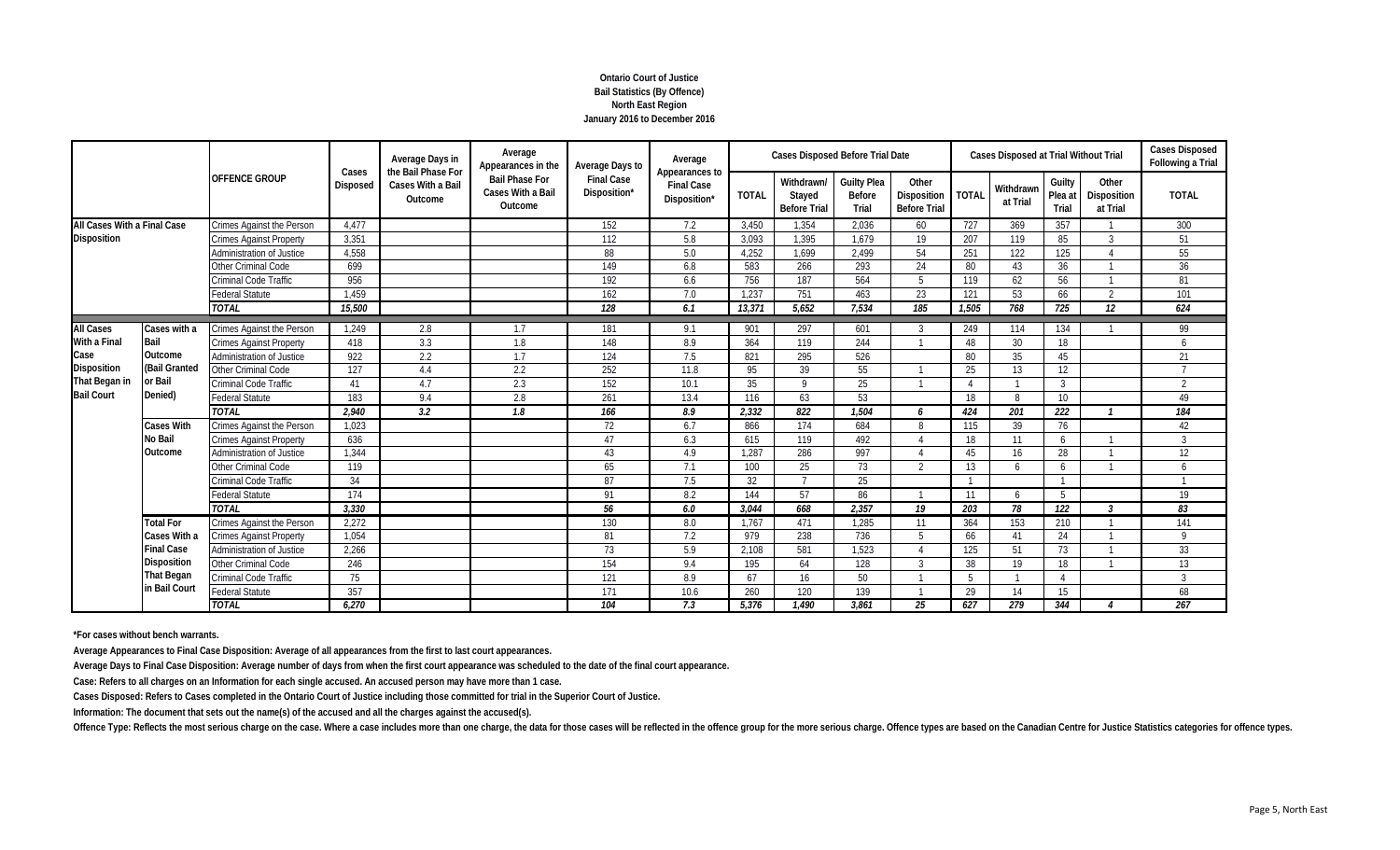# **Ontario Court of Justice Bail Statistics (By Offence) North West Region January 2016 to December 2016**

|                             |                    |                                  | Cases           | Average Days in<br>the Bail Phase For | Average<br>Appearances in the                         | Average Days to                   | Average                                             |              | <b>Cases Disposed Before Trial Date</b>     |                                       |                                                    |              | <b>Cases Disposed at Trial Without Trial</b> |                            |                                  | <b>Cases Disposed</b><br>Following a Trial |
|-----------------------------|--------------------|----------------------------------|-----------------|---------------------------------------|-------------------------------------------------------|-----------------------------------|-----------------------------------------------------|--------------|---------------------------------------------|---------------------------------------|----------------------------------------------------|--------------|----------------------------------------------|----------------------------|----------------------------------|--------------------------------------------|
|                             |                    | <b>OFFENCE GROUP</b>             | <b>Disposed</b> | Cases With a Bail<br>Outcome          | <b>Bail Phase For</b><br>Cases With a Bail<br>Outcome | <b>Final Case</b><br>Disposition* | Appearances to<br><b>Final Case</b><br>Disposition* | <b>TOTAL</b> | Withdrawn/<br>Stayed<br><b>Before Trial</b> | <b>Guilty Plea</b><br>Before<br>Trial | Other<br><b>Disposition</b><br><b>Before Trial</b> | <b>TOTAL</b> | Withdrawn<br>at Trial                        | Guilty<br>Plea at<br>Trial | Other<br>Disposition<br>at Trial | <b>TOTAL</b>                               |
| All Cases With a Final Case |                    | Crimes Against the Person        | 3.197           |                                       |                                                       | 166                               | 8.1                                                 | 1.912        | 625                                         | 1.252                                 | 35                                                 | 946          | 462                                          | 483                        |                                  | 339                                        |
| <b>Disposition</b>          |                    | <b>Crimes Against Property</b>   | 1,483           |                                       |                                                       | 137                               | 7.0                                                 | 1,299        | 498                                         | 779                                   | 22                                                 | 158          | 71                                           | 87                         |                                  | 26                                         |
|                             |                    | Administration of Justice        | 3,224           |                                       |                                                       | 94                                | 6.2                                                 | 3,018        | 1.105                                       | 1.862                                 | 51                                                 | 186          | 93                                           | 93                         |                                  | 20                                         |
|                             |                    | Other Criminal Code              | 324             |                                       |                                                       | 133                               | 6.3                                                 | 279          | 99                                          | 171                                   | $\mathsf{Q}$                                       | 34           | 12                                           | 22                         |                                  | 11                                         |
|                             |                    | <b>Criminal Code Traffic</b>     | 659             |                                       |                                                       | 177                               | 5.9                                                 | 492          | 43                                          | 442                                   |                                                    | 129          | 46                                           | 82                         |                                  | 38                                         |
|                             |                    | <b>Federal Statute</b>           | 589             |                                       |                                                       | 171                               | 7.1                                                 | 504          | 267                                         | 228                                   | $\mathsf Q$                                        | 64           | 16                                           | 47                         |                                  | 21                                         |
|                             |                    | <b>TOTAL</b>                     | 9,476           |                                       |                                                       | 137                               | 7.0                                                 | 7,504        | 2,637                                       | 4.734                                 | 133                                                | 1,517        | 700                                          | 814                        | $\overline{3}$                   | 455                                        |
| <b>All Cases</b>            | Cases with a       | <b>Crimes Against the Person</b> | 1.142           | 6.3                                   | 2.9                                                   | 193                               | 9.6                                                 | 604          | 169                                         | 428                                   |                                                    | 408          | 196                                          | 212                        |                                  | 130                                        |
| With a Final                | Bail               | <b>Crimes Against Property</b>   | 307             | 5.3                                   | 2.5                                                   | 153                               | 9.6                                                 | 265          | 72                                          | 192                                   |                                                    | 36           | 16                                           | 20                         |                                  | 6                                          |
| Case                        | Outcome            | Administration of Justice        | 874             | 5.2                                   | 2.5                                                   | 147                               | 8.9                                                 | 809          | 302                                         | 500                                   |                                                    | 60           | 31                                           | 29                         |                                  | 5                                          |
| <b>Disposition</b>          | (Bail Granted      | Other Criminal Code              | 69              | 5.7                                   | 2.6                                                   | 189                               | 9.5                                                 | 50           | 13                                          | 37                                    |                                                    | 16           | 6                                            | 10 <sup>°</sup>            |                                  | $\overline{3}$                             |
| That Began in               | or Bail            | Criminal Code Traffic            | 47              | 2.4                                   | 1.9                                                   | 336                               | 8.8                                                 | 43           | $\sqrt{2}$                                  | 36                                    |                                                    |              |                                              | $\mathcal{R}$              |                                  |                                            |
| <b>Bail Court</b>           | Denied)            | <b>Federal Statute</b>           | 94              | 7.6                                   | 2.8                                                   | 244                               | 12.2                                                | 67           | 28                                          | 38                                    |                                                    | 21           |                                              | 13                         |                                  | 6                                          |
|                             |                    | <b>TOTAL</b>                     | 2,533           | 5.8                                   | 2.7                                                   | 177                               | 9.4                                                 | 1,838        | 590                                         | 1,231                                 | 17                                                 | 545          | 256                                          | 287                        | $\overline{2}$                   | 150                                        |
|                             | <b>Cases With</b>  | Crimes Against the Person        | 881             |                                       |                                                       | 105                               | 8.3                                                 | 590          | 122                                         | 462                                   | 6                                                  | 212          | 80                                           | 132                        |                                  | 79                                         |
|                             | <b>No Bail</b>     | <b>Crimes Against Property</b>   | 295             |                                       |                                                       | 76                                | 7.1                                                 | 262          | 36                                          | 223                                   | 3                                                  | 29           | 12                                           | 17                         |                                  | $\Delta$                                   |
|                             | Outcome            | <b>Administration of Justice</b> | 1,351           |                                       |                                                       | 51                                | 5.7                                                 | 1.299        | 322                                         | 971                                   | $\overline{6}$                                     | 47           | 20                                           | 27                         |                                  | 5                                          |
|                             |                    | <b>Other Criminal Code</b>       | 70              |                                       |                                                       | 71                                | 7.0                                                 | 63           | 17                                          | 45                                    |                                                    |              | ্ব                                           | $\overline{2}$             |                                  | $\overline{2}$                             |
|                             |                    | Criminal Code Traffic            | 31              |                                       |                                                       | 96                                | 6.6                                                 | 27           | ्र                                          | 24                                    |                                                    |              | $\gamma$                                     | 2                          |                                  |                                            |
|                             |                    | <b>Federal Statute</b>           | 79              |                                       |                                                       | 98                                | 8.4                                                 | 70           | 29                                          | 41                                    |                                                    | 8            |                                              | $\overline{7}$             |                                  |                                            |
|                             |                    | <b>TOTAL</b>                     | 2.707           |                                       |                                                       | $\overline{73}$                   | 6.8                                                 | 2,311        | 529                                         | 1.766                                 | 16                                                 | 305          | 118                                          | 187                        |                                  | 91                                         |
|                             | <b>Total For</b>   | Crimes Against the Person        | 2,023           |                                       |                                                       | 151                               | 9.0                                                 | 1,194        | 291                                         | 890                                   | 13                                                 | 620          | 276                                          | 344                        |                                  | 209                                        |
|                             | Cases With a       | <b>Crimes Against Property</b>   | 602             |                                       |                                                       | 108                               | 8.1                                                 | 527          | 108                                         | 415                                   |                                                    | 65           | 28                                           | 37                         |                                  | 10 <sup>°</sup>                            |
|                             | <b>Final Case</b>  | Administration of Justice        | 2,225           |                                       |                                                       | 83                                | 6.8                                                 | 2,108        | 624                                         | 1,471                                 | 13                                                 | 107          | 51                                           | 56                         |                                  | 10 <sup>°</sup>                            |
|                             | <b>Disposition</b> | Other Criminal Code              | 139             |                                       |                                                       | 118                               | 8.0                                                 | 113          | 30                                          | 82                                    |                                                    | 21           | $\mathsf Q$                                  | 12                         |                                  | 5                                          |
|                             | <b>That Began</b>  | Criminal Code Traffic            | 78              |                                       |                                                       | 228                               | 7.8                                                 | 70           | $\Omega$                                    | 60                                    |                                                    | 8            | $\overline{2}$                               | .5                         |                                  |                                            |
|                             | in Bail Court      | <b>Federal Statute</b>           | 173             |                                       |                                                       | 164                               | 10.1                                                | 137          | 57                                          | 79                                    |                                                    | 29           | 8                                            | 20                         |                                  | $\mathbf{z}$                               |
|                             |                    | <b>TOTAL</b>                     | 5,240           |                                       |                                                       | 118                               | 7.9                                                 | 4.149        | 1.119                                       | 2.997                                 | 33                                                 | 850          | $\overline{374}$                             | 474                        | $\overline{\phantom{a}}$         | 241                                        |

**\*For cases without bench warrants.**

**Average Appearances to Final Case Disposition: Average of all appearances from the first to last court appearances.**

**Average Days to Final Case Disposition: Average number of days from when the first court appearance was scheduled to the date of the final court appearance.**

**Case: Refers to all charges on an Information for each single accused. An accused person may have more than 1 case.**

**Cases Disposed: Refers to Cases completed in the Ontario Court of Justice including those committed for trial in the Superior Court of Justice.**

**Information: The document that sets out the name(s) of the accused and all the charges against the accused(s).**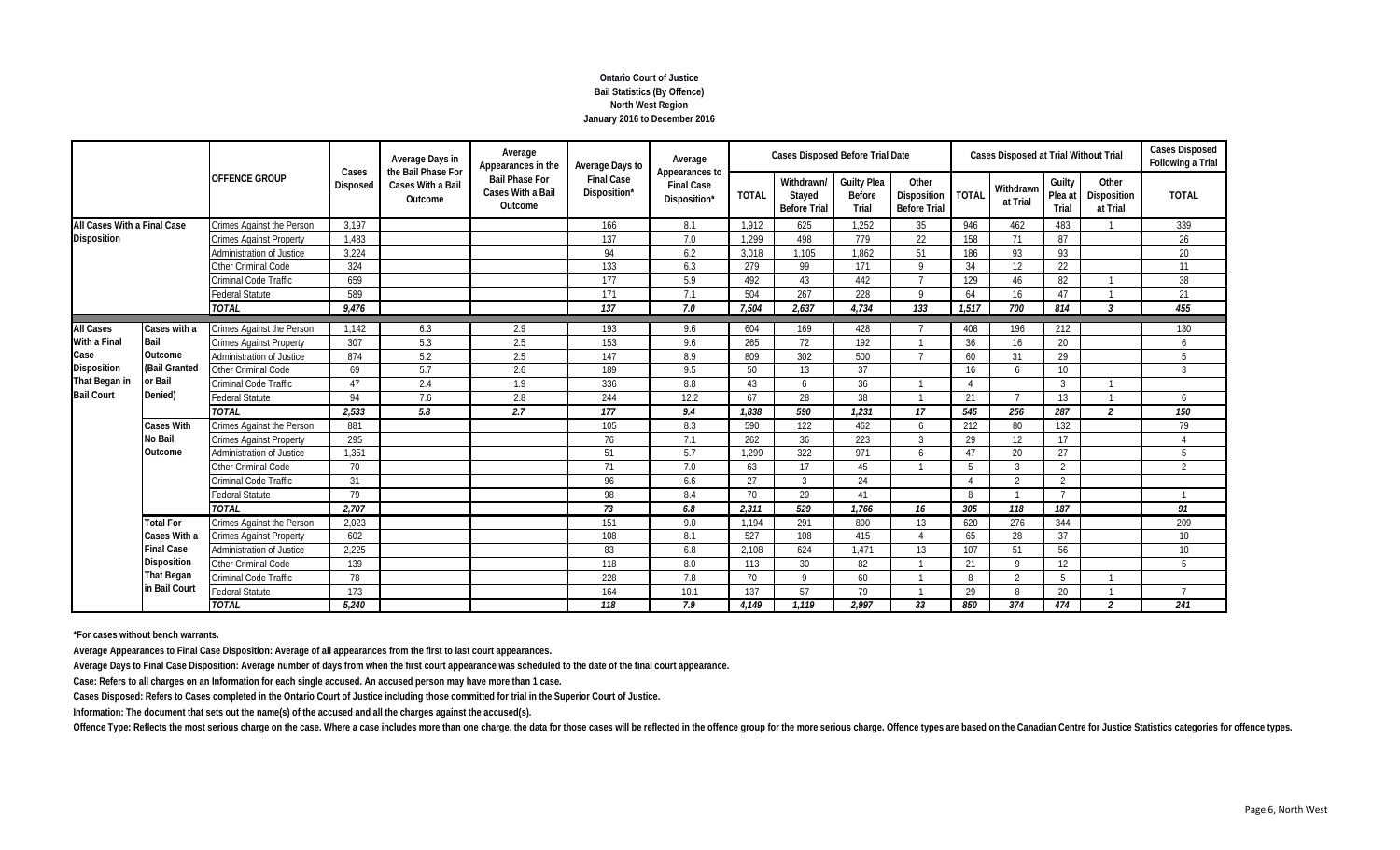# **Ontario Court of Justice Bail Statistics (By Offence) Toronto Region January 2016 to December 2016**

|                                     |                          | <b>OFFENCE GROUP</b>             |                   | Average Days in<br>the Bail Phase For | Average<br>Appearances in the                         | Average Days to                   | Average                                             |              | <b>Cases Disposed Before Trial Date</b>     |                                       |                                             |              | <b>Cases Disposed at Trial Without Trial</b> |                            |                                  | <b>Cases Disposed</b><br>Following a Trial |
|-------------------------------------|--------------------------|----------------------------------|-------------------|---------------------------------------|-------------------------------------------------------|-----------------------------------|-----------------------------------------------------|--------------|---------------------------------------------|---------------------------------------|---------------------------------------------|--------------|----------------------------------------------|----------------------------|----------------------------------|--------------------------------------------|
|                                     |                          |                                  | Cases<br>Disposed | Cases With a Bail<br>Outcome          | <b>Bail Phase For</b><br>Cases With a Bail<br>Outcome | <b>Final Case</b><br>Disposition* | Appearances to<br><b>Final Case</b><br>Disposition* | <b>TOTAL</b> | Withdrawn/<br>Stayed<br><b>Before Trial</b> | <b>Guilty Plea</b><br>Before<br>Trial | Other<br>Disposition<br><b>Before Trial</b> | <b>TOTAL</b> | Withdrawn<br>at Trial                        | Guilty<br>Plea at<br>Trial | Other<br>Disposition<br>at Trial | <b>TOTAL</b>                               |
| All Cases With a Final Case         |                          | Crimes Against the Person        | 13,182            |                                       |                                                       | 213                               | 9.2                                                 | 10,072       | 6,196                                       | 3.593                                 | 283                                         | 2,135        | 1,371                                        | 744                        | 20                               | 975                                        |
| <b>Disposition</b>                  |                          | <b>Crimes Against Property</b>   | 9,739             |                                       |                                                       | 101                               | 5.3                                                 | 9.326        | 5.700                                       | 3.526                                 | 100                                         | 316          | 188                                          | 125                        | -3                               | 97                                         |
|                                     |                          | Administration of Justice        | 7,903             |                                       |                                                       | 84                                | 5.0                                                 | 7,348        | 3,423                                       | 2,788                                 | 1.137                                       | 439          | 241                                          | 145                        | 53                               | 116                                        |
|                                     |                          | Other Criminal Code              | 1,852             |                                       |                                                       | 210                               | 9.9                                                 | 1,414        | 814                                         | 535                                   | 65                                          | 281          | 200                                          | 79                         | $\overline{2}$                   | 157                                        |
|                                     |                          | Criminal Code Traffic            | 1,725             |                                       |                                                       | 306                               | 8.2                                                 | 957          | 279                                         | 644                                   | 34                                          | 438          | 131                                          | 302                        | 5                                | 330                                        |
|                                     |                          | Federal Statute                  | 3,353             |                                       |                                                       | 169                               | 8.5                                                 | 2.705        | 2.125                                       | 550                                   | 30                                          | 374          | 236                                          | 137                        |                                  | 274                                        |
|                                     |                          | <b>TOTAL</b>                     | 37,754            |                                       |                                                       | 156                               | 7.2                                                 | 31,822       | 18.537                                      | 11,636                                | 1.649                                       | 3,983        | 2,367                                        | 1,532                      | 84                               | 1,949                                      |
| <b>All Cases</b>                    | Cases with a             | <b>Crimes Against the Person</b> | 6,020             | 5.0                                   | 2.2                                                   | 261                               | 11.2                                                | 4,331        | 2.642                                       | 1.631                                 | 58                                          | 1,188        | 748                                          | 429                        | 11                               | 501                                        |
| With a Final                        | Bail                     | <b>Crimes Against Property</b>   | 2,297             | 3.6                                   | 1.9                                                   | 176                               | 9.3                                                 | 2,125        | 1.211                                       | 901                                   | 13                                          | 130          | 72                                           | 57                         |                                  | 42                                         |
| Case                                | Outcome                  | <b>Administration of Justice</b> | 2,623             | 3.4                                   | 2.1                                                   | 163                               | 8.8                                                 | 2,321        | 1.501                                       | 794                                   | 26                                          | 232          | 150                                          | 81                         |                                  | 70                                         |
| <b>Disposition</b><br>That Began in | (Bail Granted<br>or Bail | <b>Other Criminal Code</b>       | 749               | 5.6                                   | 2.4                                                   | 277                               | 12.3                                                | 555          | 356                                         | 192                                   |                                             | 134          | 96                                           | 38                         |                                  | 60                                         |
|                                     |                          | Criminal Code Traffic            | 180               | 3.4                                   | 2.1                                                   | 295                               | 11.7                                                | 118          | 38                                          | 79                                    |                                             | 39           | 11                                           | 28                         |                                  | 23                                         |
| <b>Bail Court</b>                   | Denied)                  | <b>Federal Statute</b>           | 1.666             | 3.7                                   | 2.1                                                   | 221                               | 10.1                                                | 1.263        | 988                                         | 272                                   | $\mathcal{R}$                               | 231          | 142                                          | 89                         |                                  | 172                                        |
|                                     |                          | <b>TOTAL</b>                     | 13,535            | 4.3                                   | 2.1                                                   | 226                               | 10.4                                                | 10,713       | 6,736                                       | 3.869                                 | 108                                         | 1,954        | 1,219                                        | 722                        | 13                               | 868                                        |
|                                     | <b>Cases With</b>        | Crimes Against the Person        | 2,185             |                                       |                                                       | 116                               | 9.7                                                 | 1,839        | 541                                         | 1,238                                 | 60                                          | 228          | 133                                          | 93                         | $\mathcal{P}$                    | 118                                        |
|                                     | No Bail                  | <b>Crimes Against Property</b>   | 2.217             |                                       |                                                       | 42                                | 5.2                                                 | 2.176        | 444                                         | 1.716                                 | 16                                          | 34           | 18                                           | 16                         |                                  |                                            |
|                                     | Outcome                  | Administration of Justice        | 2,421             |                                       |                                                       | 40                                | 5.0                                                 | 2,330        | 779                                         | 1,519                                 | 32                                          | 68           | 33                                           | 33                         | $\overline{\phantom{a}}$         | 23                                         |
|                                     |                          | Other Criminal Code              | 412               |                                       |                                                       | 139                               | 10.0                                                | 334          | 113                                         | 208                                   | 13                                          | 50           | 35                                           | 14                         |                                  | 28                                         |
|                                     |                          | Criminal Code Traffic            | 72                |                                       |                                                       | 159                               | 8.8                                                 | 62           | 13                                          | 48                                    |                                             | -5           | $\overline{2}$                               | $\overline{3}$             |                                  | 5                                          |
|                                     |                          | <b>Federal Statute</b>           | 620               |                                       |                                                       | 141                               | 11.1                                                | 508          | 313                                         | 179                                   | 16                                          | 74           | 46                                           | 28                         |                                  | 38                                         |
|                                     |                          | <b>TOTAL</b>                     | 7,927             |                                       |                                                       | 74                                | 7.0                                                 | 7,249        | 2.203                                       | 4.908                                 | $\overline{138}$                            | 459          | $\overline{267}$                             | $\overline{187}$           | .5                               | $\overline{219}$                           |
|                                     | <b>Total For</b>         | Crimes Against the Person        | 8,205             |                                       |                                                       | 216                               | 10.7                                                | 6,170        | 3,183                                       | 2,869                                 | 118                                         | 1,416        | 881                                          | 522                        | 13                               | 619                                        |
|                                     | Cases With a             | <b>Crimes Against Property</b>   | 4,514             |                                       |                                                       | 95                                | 6.8                                                 | 4,301        | 1,655                                       | 2,617                                 | 29                                          | 164          | 90                                           | 73                         |                                  | 49                                         |
|                                     | <b>Final Case</b>        | Administration of Justice        | 5,044             |                                       |                                                       | 92                                | 6.6                                                 | 4,651        | 2.280                                       | 2.313                                 | 58                                          | 300          | 183                                          | 114                        | 3                                | 93                                         |
|                                     | <b>Disposition</b>       | Other Criminal Code              | 1,161             |                                       |                                                       | 219                               | 11.3                                                | 889          | 469                                         | 400                                   | 20                                          | 184          | 131                                          | 52                         |                                  | 88                                         |
|                                     | That Began               | Criminal Code Traffic            | 252               |                                       |                                                       | 246                               | 10.6                                                | 180          | 51                                          | 127                                   | 2                                           | 44           | 13                                           | 31                         |                                  | 28                                         |
|                                     | in Bail Court            | <b>Federal Statute</b>           | 2,286             |                                       |                                                       | 196                               | 10.4                                                | 1.771        | 1.301                                       | 451                                   | 19                                          | 305          | 188                                          | 117                        |                                  | 210                                        |
|                                     |                          | <b>TOTAL</b>                     | 21,462            |                                       |                                                       | 159                               | 8.9                                                 | 17,962       | 8.939                                       | 8.777                                 | 246                                         | 2,413        | 1.486                                        | 909                        | 18                               | 1.087                                      |

**\*For cases without bench warrants.**

**Average Appearances to Final Case Disposition: Average of all appearances from the first to last court appearances.**

**Average Days to Final Case Disposition: Average number of days from when the first court appearance was scheduled to the date of the final court appearance.**

**Case: Refers to all charges on an Information for each single accused. An accused person may have more than 1 case.**

**Cases Disposed: Refers to Cases completed in the Ontario Court of Justice including those committed for trial in the Superior Court of Justice.**

**Information: The document that sets out the name(s) of the accused and all the charges against the accused(s).**